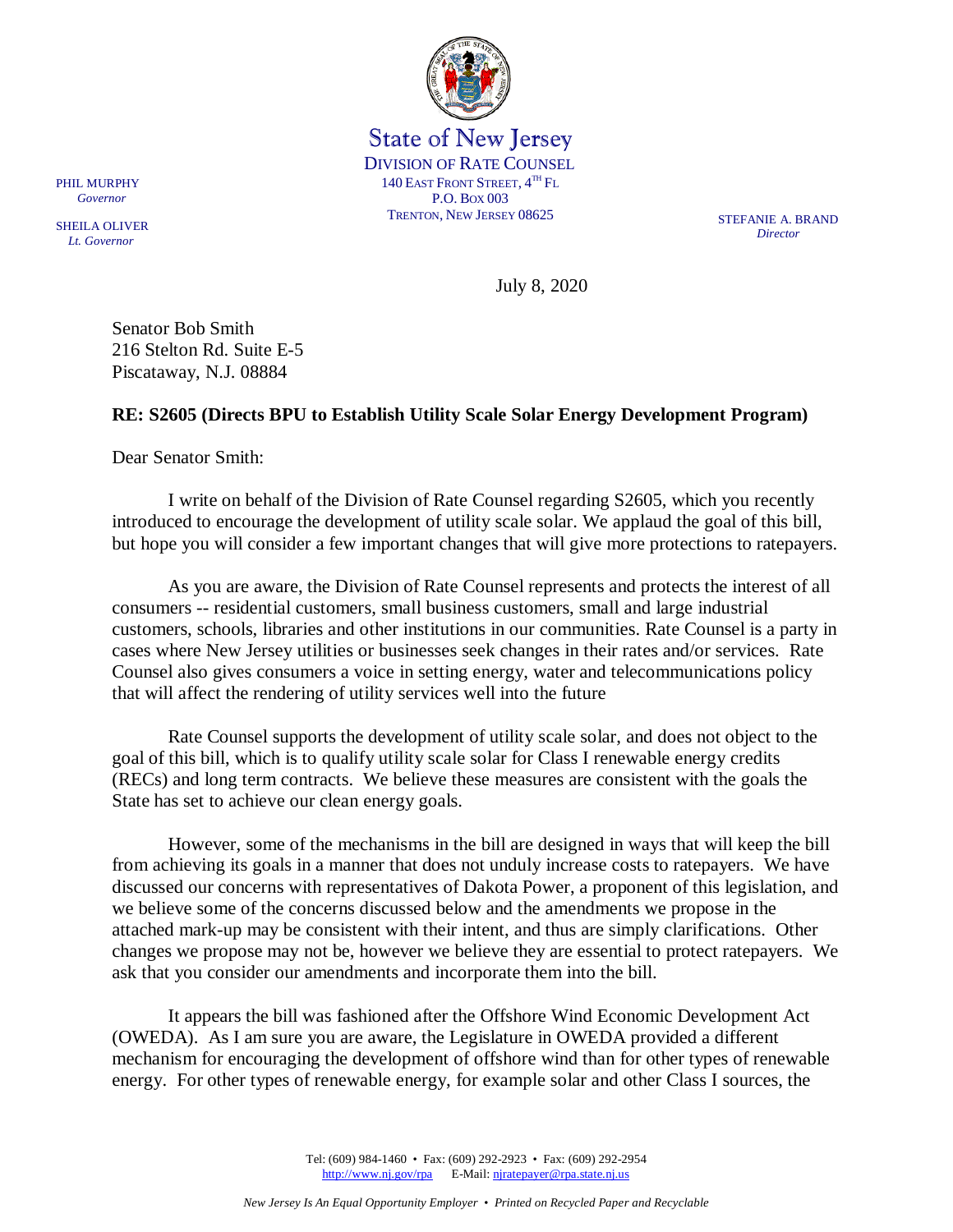RECs represent the environmental attributes of the project only. Those projects would sell and/or use the electricity generated or any capacity payments that can be obtained from PJM wholesale markets as they choose. In OWEDA, the Legislature fashioned the ORECs as an "allin" product, representing the energy, capacity and environmental attributes of the project. It was believed that this was necessary due to the extraordinary lead time required for OSW and the truly nascent nature of that industry. It was believed that the OREC needed to be constructed in that way to allow the developers to get financing and make the necessary investments even though recovery of those investments would be very far off. As you also know, given the increased risks this would pose to ratepayers, the Legislature also provided a "net benefits" test in OWEDA, requiring the developers to demonstrate net benefits to ratepayers before they could be awarded ORECs.

Utility scale solar is very different from offshore wind. It is a fairly well-developed industry at this point and there is even a question as to whether they are at grid parity and need any subsidy at all. It does not take a particularly long time to build a utility scale solar facility and the risks of building one do not begin to approach the risks of building an offshore wind facility. In addition, the primary protection for ratepayers included in OWEDA, *i.e.*, the net benefits requirement, has not been included in this bill.

Most importantly, there have been changes to the wholesale markets since OWEDA was passed that make shifting the risk of energy and capacity sales to ratepayers even more onerous. As you know, a recent decision by FERC determined that any state-subsidized generation facility that seeks to bid in to the PJM Capacity market will be subject to PJM's Minimum Offer Price Rule (MOPR). This means that the bids for those facilities will be adjusted to remove the impact of that subsidy and will force those facilities to submit higher bids which may cause them not to clear the PJM Market. If they do not clear, New Jersey ratepayers will still pay for those subsidized resources but they will also have to pay for an equivalent amount of non-subsidized capacity, thus essentially paying twice. Projects can try to get around the MOPR by demonstrating that their costs are lower and getting a "unit-specific exemption," but receiving such an exemption is likely to be difficult and cannot be assumed. Thus, by defining the utilityscale RECs in the bill as including energy and capacity as well as environmental attributes, the bill shifts the risk that the project will be subject to MOPR onto ratepayers, instead of leaving it with the project developer where it belongs. The difference between the total Net Present Value cost of the proposed bill (including energy, capacity and environmental attributes for a full 20 years), and a REC cost that includes only environmental attributes, is estimated to be as much as \$2.1 billion. While the revenues from the sale of energy and capacity (if any) would be returned to ratepayers, the bill as written shifts the entire risk that the projects will not get capacity revenues due to MOPR on to ratepayers. We know we will have to deal with this issue with respect to offshore wind, where the statute and contracts were all entered into before the MOPR ruling was issued by FERC. But to enter into the same arrangement now that we know about the MOPR issue would be fundamentally unfair and inadvisable. The RECs here should represent the environmental attributes just like all other Class I RECS and Solar RECS.